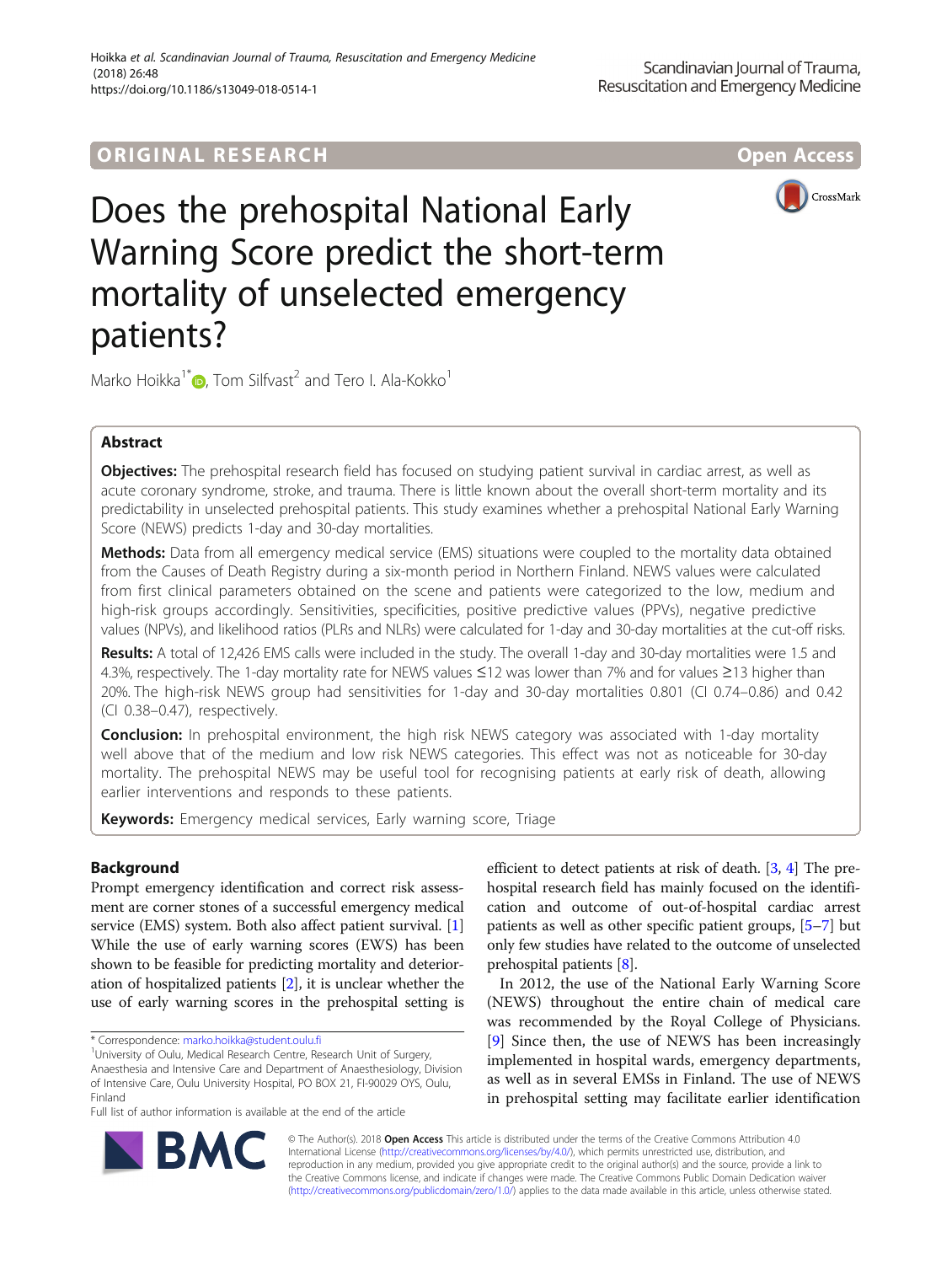of patients at risk. In one study, the prehospital NEWS was shown to predict 48-h mortality. [[10\]](#page-6-0) However, in daily practice the value of risk assessment to support decision-making in prehospital setting is unclear.

This study aimed to examine the accuracy of the prehospitally implemented NEWS in predicting 1-day and 30-day mortalities in an unselected EMS population. A secondary aim was to describe the causes of death in this prehospital patient population.

# Methods

This was an observational six-month cohort study in two hospital districts, Kainuu and Länsi-Pohja, in northern Finland. Permission to perform the study was obtained from both hospital districts (12Mar2014 & 8Apr2014) and the Office of Data Protection Ombudsman (719/4225/2014). The study protocol was submitted to and approved by the local ethics committee (Northern Ostrobothnia ethics committee 15/2015).

# Study setting

In Finland, the common European emergency phone number 112 is used for all (medical, fire and rescue, police) emergencies. The national dispatch authority directs the operation of the six regional emergency medical communication centres (EMCCs) in the country. For medical calls, the emergency dispatchers evaluate the calls according to a Finnish criteria-based national standardized dispatch protocol. Finnish EMSs are administrated by the hospital districts and are usually three-tiered. The first tier consists of basic life support (BLS) ambulances and first response units (FRU), such as fire engines, police, or the Border patrols. The second tier is the advanced life support (ALS) ambulance staffed with nurses or paramedics, and the third tier is a physician manned ground or helicopter unit. The EMSs in the catchment areas annually respond to approximately 35,000 incidents.

The catchment areas are home to a total of 140,000 inhabitants, representing 2.6% of the Finnish population, with a population density of 4.7 inhabitants per square km. The areas are mostly suburban and rural settings.

### Study data

Data from all prehospital emergency calls from January 1st-June 30th 2014 were reviewed from EMS databases and run sheets. Patients less than 16 years of age were excluded, as were inter-facility transports, homecare missions, and situations where the patient was not encountered. The NEWS was calculated post hoc using a statistical programme from the first clinical variables (respiratory rate, oxygen saturation, temperature, systolic blood pressure, heart rate and level of consciousness) documented by the EMS personnel on the scene. Based on the aggregate NEWS, patients were categorized into low, medium, and high risk groups according the statement by the Royal College of Physicians. [\[9\]](#page-5-0) (See Additional file [1\)](#page-5-0) Pre-hospital data, including prehospital NEWS, were coupled to the mortality data retrieved from the Causes of Death Registry maintained by Statistic Finland [\[11](#page-6-0)] using the patients' national personal identification numbers.

# Statistical analyses

Statistical analyses were performed using SPSS Statistics, version 24 (IBM Corp., Armonk, NY). Summary measurements are expressed as the mean, standard deviation, and range, unless otherwise stated. When calculating the NEWS, missing values and symbols indicating normal values (e.g.,  $φ$ , N) were considered within normal range.

We used an EMS mission (as each mission represent one patient) as the unit in all analyses and calculations. Kaplan-Meier survival curves were drawn for the 30-day mortality. Risk ratios (RR) with 95% confidence intervals were calculated and Wald's test was used for statistical comparison with reference level. Sensitivities, specificities, positive predictive values (PPVs), negative predictive values (NPVs), positive likelihood ratios (PLRs), and negative likelihood ratios (NLRs) were calculated for 1-day and 30-day mortalities at the cut-off risks. The selection criteria with a high sensitivity and high NPV were indicated as efficient to predict patients at risk of death.

# Results

The EMS responded to a total of 16,177 missions during the study period. In 303 cases (1.9%), the unique personal identification number was lacking and a link to follow-up data was not available. After excluding these and the other emergencies fulfilling the exclusion criteria, 12,426 missions representing 7620 individual patients were included in the final analysis (see Additional file [2](#page-5-0)). Of these patients, EMS encountered 5419 patients once during the study period, while 2201 patients had two or more EMS contacts. The patients' mean age was 63.1 (SD 22.6) years and 49.6% were female (Table [1](#page-2-0)).

The records of all patient charts showed symbols indicating normal values or missing data rather than exact numeric measurements for heart rate in 7.0% of the cases, systolic blood pressure in 10.6%, oxygen saturation in 10.9%, level of consciousness in 12.7%, temperature in 23.0%, and respiratory rate in 57.4% (in the low, medium and high risk NEWS groups for respiratory rate in 63.8, 43.3 and 9.9%, respectively) of the cases.

In 561 cases, the patient died within 30 days from the EMS contact, representing a 4.5% overall 30-day mortality.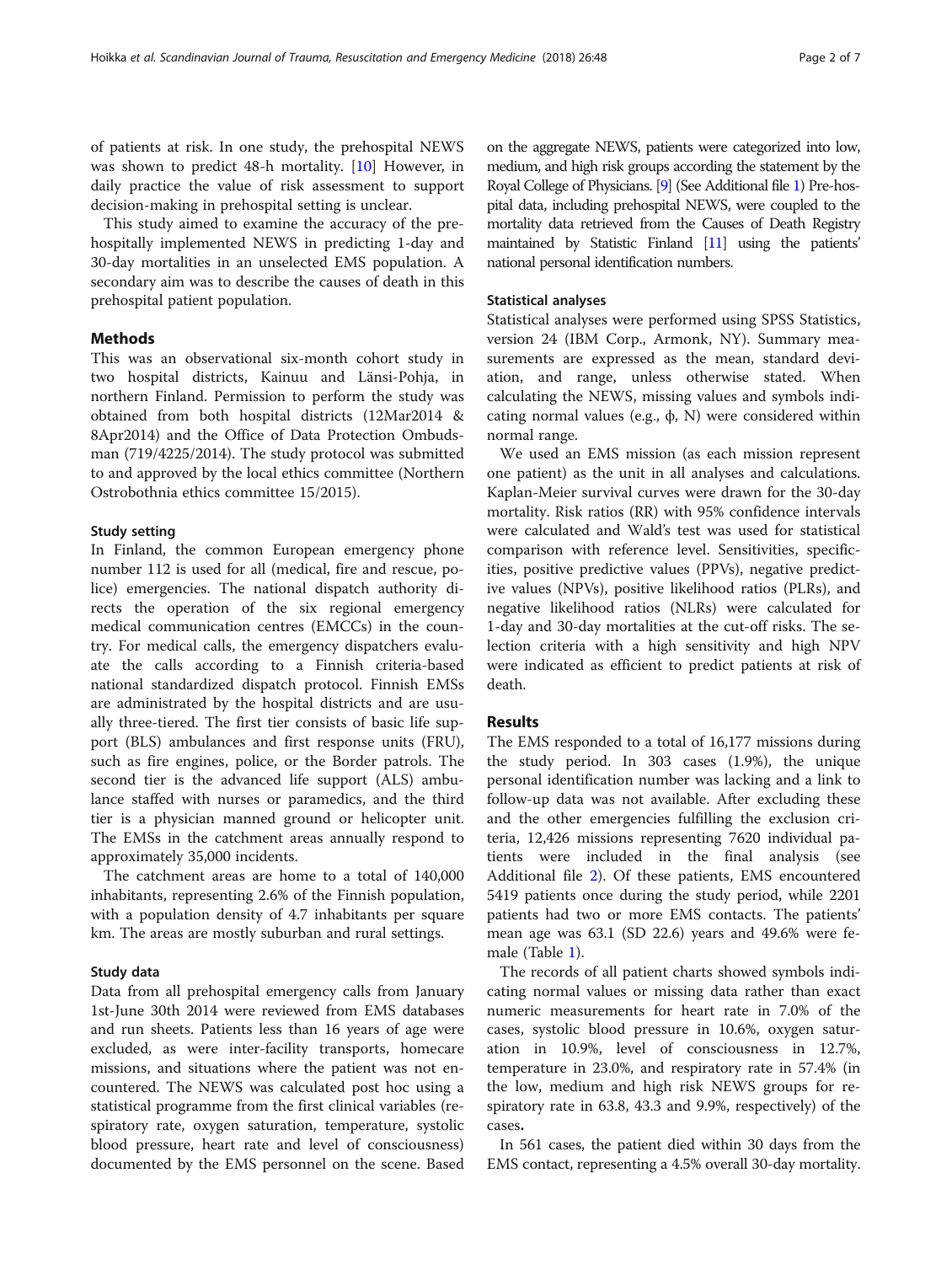|                                                                                    | Total       | Alive<br>Days 1-30 | Deaths<br>Day 1 | Deaths<br>Days 2-30 | $P$ -value        |
|------------------------------------------------------------------------------------|-------------|--------------------|-----------------|---------------------|-------------------|
| Missions, n                                                                        | 12.426      | 11.865             | 191             | 370                 |                   |
| Mean age, years (SD)                                                               | 65.4 (20.0) | 64.9 (20.1)        | 70.8 (15.6)     | 78.2 (13.1)         | < 0.001           |
| Male, n (%)                                                                        | 6283 (50.6) | 6008 (50.6)        | 98 (51.3)       | 177 (47.8)          | 0.55              |
| The time of FMS mission                                                            |             |                    |                 |                     | < 0.001           |
| $00:00-07:59$ . n $(%)$                                                            | 2797 (22,5) | 2701 (22.8)        | 39 (20.4)       | 59 (15.9)           |                   |
| 08:00-15:59, n (%)                                                                 | 5156 (41.6) | 4873 (41.1)        | 104 (54.5)      | 190 (51.4)          |                   |
| 16:00-23:59, n (%)                                                                 | 4456 (35.9) | 4291 (36.2)        | 48 (25.1)       | 121(32.7)           |                   |
| Mean EMS response time from call to arrival at the scene, minutes (SD)             | 13.5 (10.6) | 13.5(10.6)         | 10.4(8.0)       | 13.1 (10.6)         | $< 0.001$ : 0.795 |
| Mean EMS mission time from call to arrival at the receiving facility, minutes (SD) | 57.2 (31.8) | 56.9 (31.7)        | 66.0 (33.9)     | 64.9 (34.2)         | 0.017: < 0.001    |

<span id="page-2-0"></span>Table 1 Demographics of all missions and deaths within 30 days of an EMS encounter categorized according to time of death

Of these 561 cases, 191 deaths occurred within 24 h: 118 during the prehospital phase, and 73 in the hospital.

The calculated prehospital NEWS ranged from 0 to 18, with a median score of 2. In 34.9% (4342) of the cases the NEWS was 0. The distribution of the prehospital NEWS and relation with 1-day and 30-day mortalities are shown in Fig. 1, which points out that the 1-day mortality rate for NEWS values ≤12 was lower than 7% and for values ≥13 higher than 20%. 30-day mortality rate was higher than 10% with prehospital NEWS value above 6 (Fig. 1).

The 1-day and 30-day mortalities according to prehospital NEWS are explained in more detail in Tables [2](#page-3-0) and [3](#page-3-0). The cumulative 30-day Kaplan-Meier survival curves are presented in Fig. [2.](#page-4-0) Patients in the high risk NEWS group demonstrated a relative risk for 1-day and 30-day mortality of 101.5 and 16, respectively, compared with the low risk group. There was a 4.4 increase in the relative risk for 1-day mortality for the medium risk NEWS group compared with the low risk category (Table [2](#page-3-0)). The 30-day mortality rate in the high risk NEWS group differed substantially from the medium and low risk groups (Fig. [2](#page-4-0)). The highest NEWS category showed a good sensitivity for 1-day mortality (0.801) but 30-day sensitivity was low (0.424). Specificities and NPVs were high. (Table [3](#page-3-0)).

Circulatory system diseases were the leading causes of death in this unselected EMS population, representing 44.2% of deaths during the 30 days after the EMS encounter. Other causes were neoplasms (16.6%), diseases of the nervous system (10.5%), and external causes (e.g. injuries, poisonings) (9.8%). The proportion of circulatory system diseases and external causes dominated in deaths within 24 h from the EMS encounter; while neoplasms and diseases of the nervous system increased during days 2–30 (Table [4](#page-4-0)).

# **Discussion**

This study showed a rather twofold accuracy of using NEWS in the prehospital patient population to predict

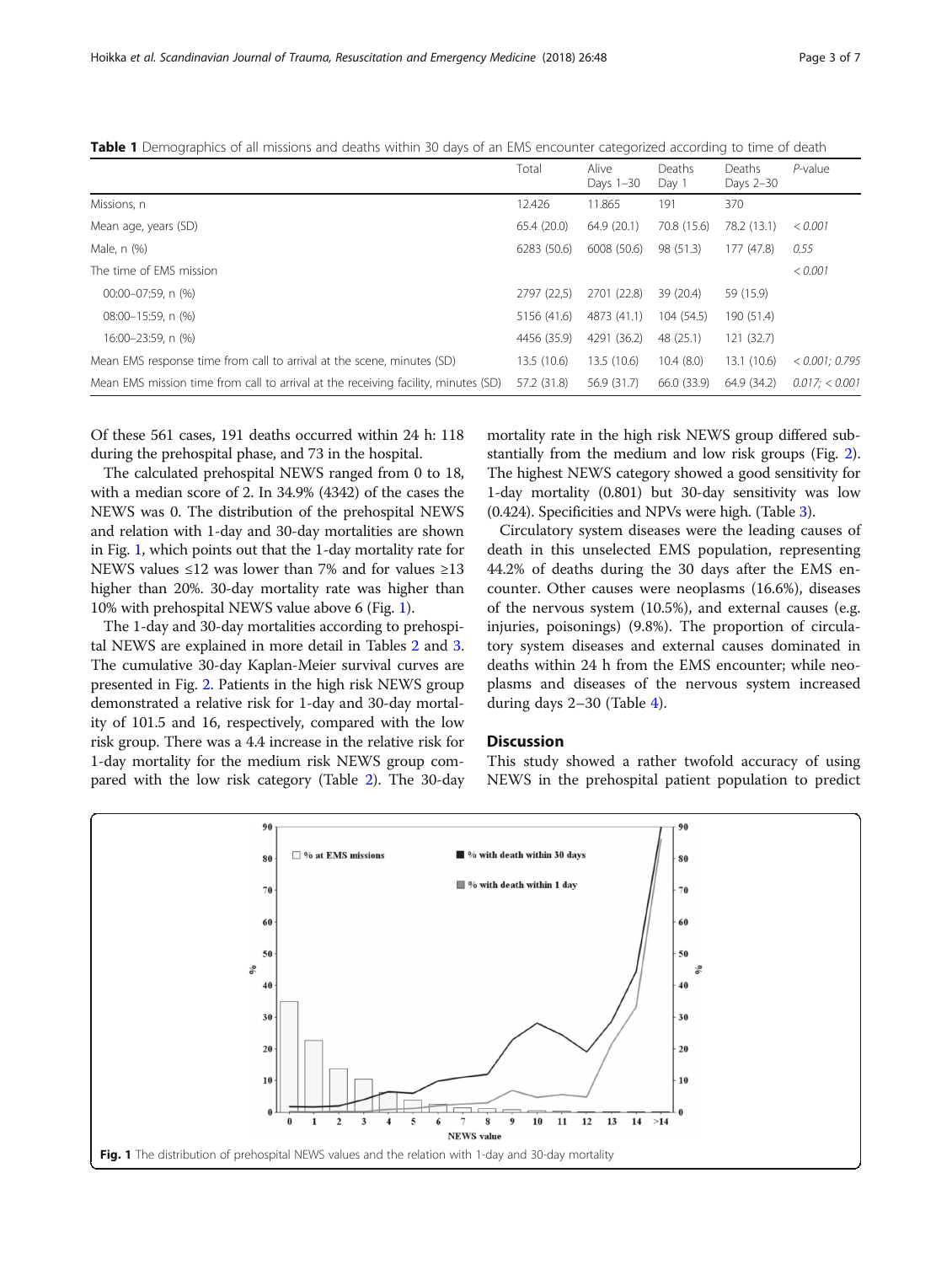| <b>VVAITING JUDIC (IVEVVJ)</b> |                      | NEWS class            |                             |                    |  |
|--------------------------------|----------------------|-----------------------|-----------------------------|--------------------|--|
|                                |                      | High                  | Medium                      | Low                |  |
|                                | Missions, n          | 718                   | 1832                        | 9876               |  |
| 1-day mortality                | Number of deaths     | 153                   | 17                          | 21                 |  |
|                                | Mortality, % (95%Cl) | 21.3 (18.3 to 24.5)   | $0.9$ (0.5 to 1.5)          | $0.2$ (0.1 to 0.3) |  |
|                                | RR (95%CI)           | 101.5 (69.0 to 144.1) | 4.4 (2.3 to 8.2)            | $1.0$ (ref.)       |  |
|                                | p                    | < 0.001               | < 0.001                     |                    |  |
| 30-day mortality               | Number of deaths     | 238                   | 115                         | 208                |  |
|                                | Mortality, % (95%Cl) | 33.1 (29.6 to 36.8)   | 6.3 $(5.2 \text{ to } 7.4)$ | 2.1 (1.8 to 2.4)   |  |
|                                | RR (95%CI)           | 16.0 (13.6 to 18.0)   | 3.0 (2.4 to 3.7)            | $1.0$ (ref.)       |  |
|                                | p                    | < 0.001               | < 0.001                     |                    |  |

<span id="page-3-0"></span>Table 2 Mortality (1-day and 30-day) at high, medium and low risk classes categorized according to the prehospital National Early Warning Score (NEWS)

RR relative risk, 95% CI 95% confidence interval

There were 191 early 1-day deaths and 561 2–30 day deaths

Wald's test was used for statistical comparison with reference level

short-term mortality. The high risk NEWS category could predict 8 in 10 early deaths within 24 h, but failed to acceptably predict 30-day mortality due to a high rate of false negatives. Since the prehospital NEWS is often based on the single values measured in the brief time interval, it may not adequately discriminate patients who may deteriorate later. Although NEWS is designed and used to detect patients who may develop critical illness, and not directly intended to predict mortality, it is of interest to discuss the use of NEWS to support prehospital decision-making.

Overall, prehospital NEWS showed low sensitivity for 30-day mortality. This may be explained by the patients' higher ages and the greater proportion of deaths occurring 2–30 days after EMS contact, caused by chronic diseases (e.g. neoplasms and diseases of the nervous system). A Scottish study, describing a cohort of 1684 transported EMS patients, identified high-risk prehospital NEWS patients with 48-h and 30-day sensitivities for mortality of 0.71 and 0.40, [[10\]](#page-6-0) respectively, which resembles our results. However, compared with our study, only in-hospital deaths were included, and follow-up after discharge was incomplete, causing a potential underestimation of the mortality rate.

Our present results showed that the overall 1-day mortality in the EMS population was 1.5%, whereas 30-day mortality was 4.3%. This concurs with a recent population-based Danish study, which reported 1.8 and

Table 3 Sensitivity and specificity for 1-day and 30-day mortality at the cut-off high and medium risks categorized according to the prehospital National Early Warning Score (NEWS)

|                  |                      | NEWS class                |                        |  |  |
|------------------|----------------------|---------------------------|------------------------|--|--|
|                  |                      | High                      | Medium<br>2550         |  |  |
|                  | Missions, n          | 718                       |                        |  |  |
| 1-day mortality  | Sensitivity (95% CI) | $0.801$ $(0.737 - 0.855)$ | $0.890(0.837 - 0.931)$ |  |  |
|                  | Specificity (95% CI) | 0.954 (0.950-0.958)       | 0.806 (0.798-0.813)    |  |  |
|                  | PPV                  | 0.213                     | 0.067                  |  |  |
|                  | <b>NPV</b>           | 0.997                     | 0.998                  |  |  |
|                  | PLR                  | 17.36                     | 4.58                   |  |  |
|                  | <b>NLR</b>           | 0.21                      | 0.14                   |  |  |
| 30-day mortality | Sensitivity (95% CI) | $0.424(0.383 - 0.466)$    | $0.630(0.588 - 0.670)$ |  |  |
|                  | Specificity (95% CI) | $0.960(0.956 - 0.963)$    | 0.815 (0.808-0.822)    |  |  |
|                  | PPV                  | 0.332                     | 0.138                  |  |  |
|                  | <b>NPV</b>           | 0.972                     | 0.979                  |  |  |
|                  | PLR                  | 10.49                     | 3.40                   |  |  |
|                  | <b>NLR</b>           | 0.60                      | 0.46                   |  |  |

RR relative risk, 95% CI 95% confidence interval, PPV positive predictive value, NPV negative predictive value, PLR positive likelihood ratio, NLR negative likelihood ratio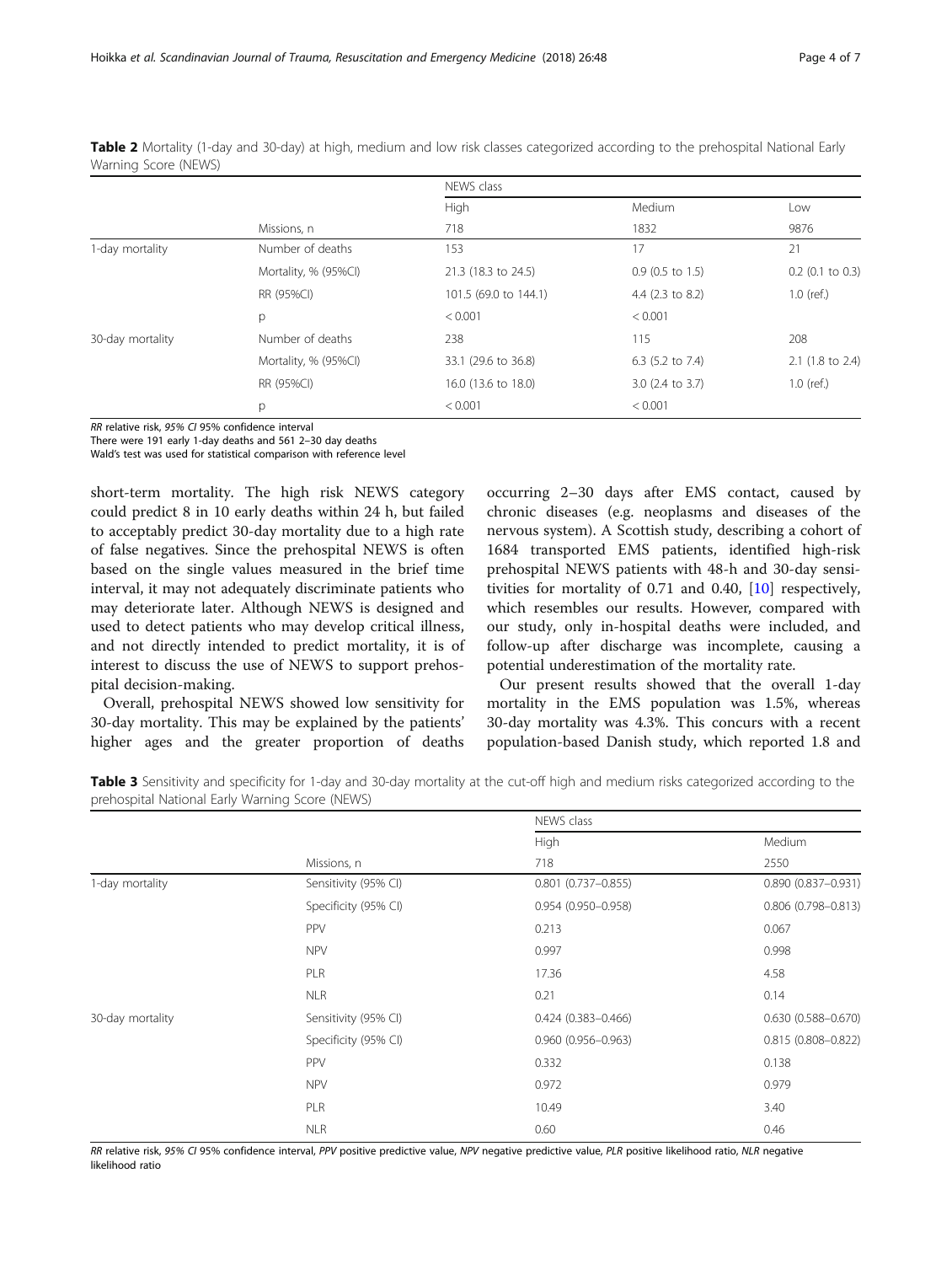<span id="page-4-0"></span>

4.7% for the 1-day and 30-day mortalities, respectively, of EMS patients transported to the hospital. [[12\]](#page-6-0) A Swiss population-based study demonstrated a 48-h mortality rate of EMS patients as high as 11%. [[13\]](#page-6-0) However, those figures are not fully comparable to our result due to differences between countries in the dispatch protocols and the EMS systems.

Interestingly, our results differ from the in-hospital cohort related to 1-day mortality. [\[14\]](#page-6-0) The study by Smith et al. showed that 1-day mortality for hospital patients increased promptly as the NEWS value exceed 7, [[14](#page-6-0)] while in our material the increase in 1-day mortality occurred with NEWS value greater than 12. However, in

our series the 30-day mortality was above 10% in those patients with NEWS value higher than 6.

The diagnostic pattern of causes of death were different between 1-day and 2–30 –day deaths. In both groups, the deaths caused by the cardiovascular diseases dominate, but the proportion of traumatic deaths was greater within 1-day. Although prehospital emergency care has developed significantly over the last decades, a notable proportion of traumatic deaths are still estimated to be preventable. [[15\]](#page-6-0) A large number of deaths due to neoplasms and diseases of the nervous system indicate that many chronically ill patients need EMS during their last days of life, either due to acute exacerbation or to deterioration of general condition.

A somewhat surprising finding was that in more than half of all patient charts, a numeric number for respiratory rate was missing although it was recorded as normal. Respiratory rate is an important parameter in several scoring systems, and it may be that the significance of accurate documentation has received too little attention during training. The importance of documenting this has been recognised in the development of the national electronic EMS charting system where respiratory rate will be a compulsory data field to fill.

# Limitations and strengths

An evident limitation of this study was that in 303 cases, a Finnish personal identification number was missing and, therefore, mortality data could not be retrieved. These patients may have had a higher or lower mortality, and thus caused a bias in the study. However, they represent only 1.9% of the EMS calls. In addition, when calculating the NEWS, missing values and markings

Table 4 The cause of death within 1 day and 30 days of an EMS encounter, sorted by ICD-10 chapters

| Chapters of ICD-10                                                                                      | Number of<br>deaths | Number of<br>deaths<br>Day 1 (%) | Number of<br>deaths<br>Days 2-30 (%) |
|---------------------------------------------------------------------------------------------------------|---------------------|----------------------------------|--------------------------------------|
| I Certain infectious and parasitic diseases                                                             | 4(0.7)              | 1(0.5)                           | 3(0.8)                               |
| Il Neoplasms                                                                                            | 93 (16.6)           | 12(6.3)                          | 81 (21.9)                            |
| III Diseases of the blood and blood-forming organs and certain disorders involving the immune mechanism | 3(0.5)              | 2(1.0)                           | 1(0.3)                               |
| IV Endocrine, nutritional and metabolic diseases                                                        | 5(0.9)              | 3(1.6)                           | 2(0.5)                               |
| V Mental and behavioural disorders                                                                      | 17(3.0)             | 5(2.6)                           | 12(3.2)                              |
| VI Diseases of the nervous system                                                                       | 59 (10.5)           | 13(6.8)                          | 46 (12.4)                            |
| IX Diseases of the circulatory system                                                                   | 248 (44.2)          | 110(57.6)                        | 138 (37.3)                           |
| X Diseases of the respiratory system                                                                    | 31(5.5)             | 3(1.6)                           | 28(7.6)                              |
| XI Diseases of the digestive system                                                                     | 38 (6.8)            | 9(4.7)                           | 29(7.8)                              |
| XIII Diseases of the musculoskeletal system and connective tissue                                       | 3(0.5)              | 0(0.0)                           | 3(0.8)                               |
| XIV Diseases of the genitourinary system                                                                | 4(0.7)              | 1(0.5)                           | 3(0.8)                               |
| XVIII Symptoms, signs and abnormal clinical and laboratory findings, not elsewhere classified           | 1(0.2)              | 1(0.5)                           | 0(0.0)                               |
| XX External causes of morbidity and mortality                                                           | 55 (9.8)            | 31(16.2)                         | 25(6.5)                              |
| Total                                                                                                   | 561 (100.0)         | 191 (100.0)                      | 370 (100.0)                          |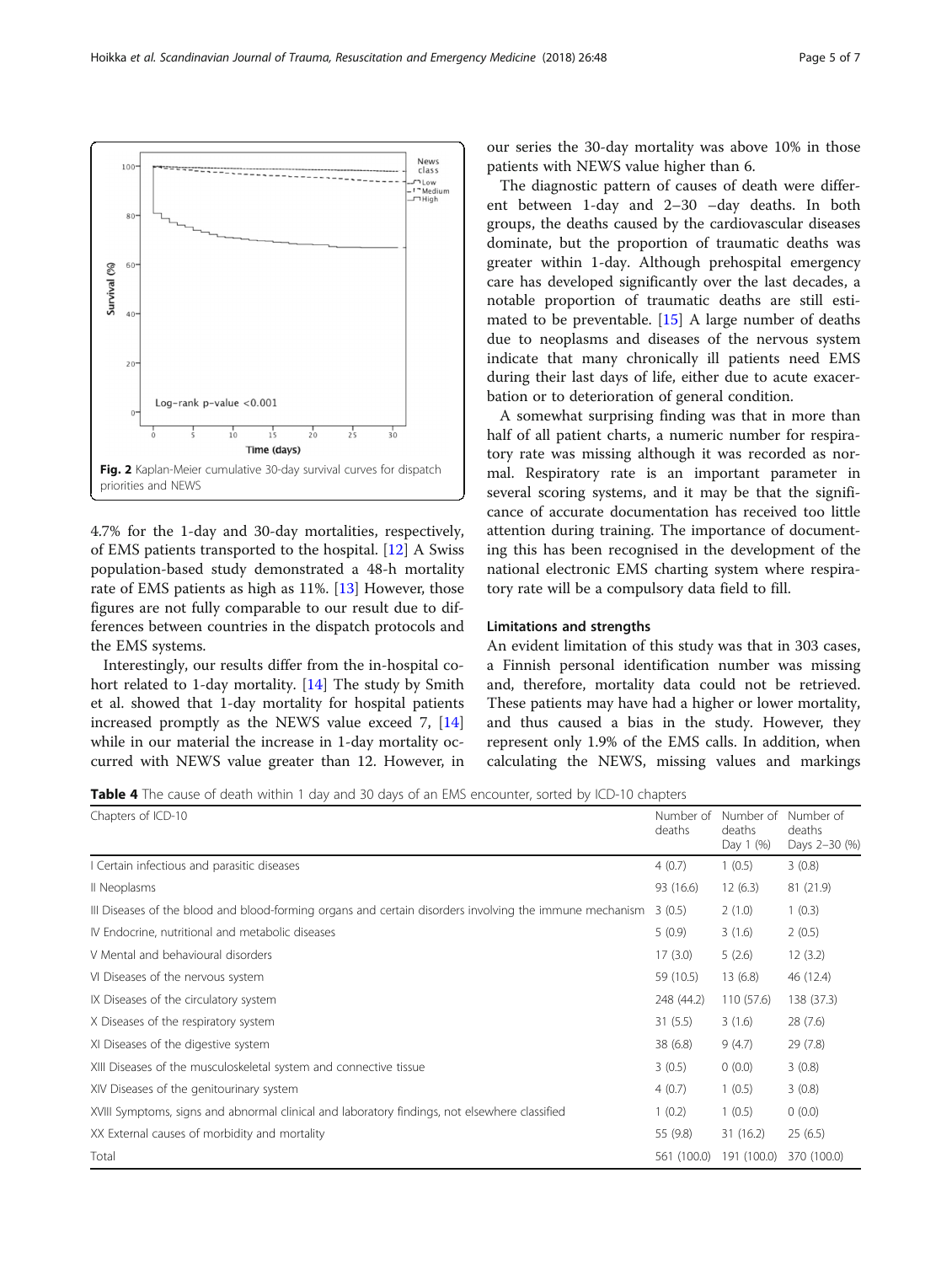<span id="page-5-0"></span>indicating normal values were considered normal; thus, some patients might have been incorrectly classified with a lower risk. Especially in respiratory rate, paramedics tend to mark value as normal if the breathing is considered normal according to the clinical judgement. However, in daily practice, patients with more severe disease are more comprehensively assessed; therefore, excluding a significant proportion of low risk patients with incomplete data would distort the results. In addition, in this study, there were a number of patients with several EMS contacts within a short period of time, which may have distorted the results. Finally, the results may not apply to systems with different population densities or morbidity indexes.

The main strength of this study was that we included an entire prehospital patient population in two hospital districts. The EMS entity is better described, if not only focused on specific conditions. Both the EMS databases as well as the Death Cause Registry were complete with no missing information. The quality of the Finnish Death Cause Registry is also high [\[16](#page-6-0)].

# Clinical significance

In Finland, the prehospital NEWS is designed to be implemented in the national EMS database. Our results imply that NEWS in the prehospital setting may be of value when assessing the mortality risk within 24 h and hence immediate need for medical care. However, based on this cohort, NEWS alone cannot guide decision-making about the urgency of transport, the destination of transport, or whether to transport or not, and needed to be further studied. Other tools are needed to predict long-time mortality risk and may include other risk scoring systems applied at the emergency units.

# Conclusion

In prehospital environment, the high risk NEWS category was associated with 1-day mortality well above that of the medium and low risk NEWS categories. This effect was not as noticeable for 30-day mortality. The prehospital NEWS may be useful tool for recognising patients at early risk of death, allowing earlier interventions and responds to these patients.

# Additional files

[Additional file 1:](https://doi.org/10.1186/s13049-018-0514-1) NEWS usage; calculation of NEW-score and definition of the clinical risk. (DOCX 137 kb)

# [Additional file 2:](https://doi.org/10.1186/s13049-018-0514-1) Flow chart of study cohort. (PDF 35 kb)

# Abbreviations

ALS: Advanced life support; BLS: Basic life support; EMCC: Emergency medical communication centre; EMS: Emergency medical service; FRU: First responding unit; NEWS: National Early Warning Score; NPV: negative predictive value; PPV: positive predictive value

#### Acknowledgements

The authors thank MSc. Pasi Ohtonen for statistical assistance, and the EMS managers, Jukka Angerman and Markku Alalahti, for processing research data. The authors also thank all EMS providers.

#### Funding

The study was funded by an Oulu University Hospital EVO grant.

#### Please contact the author for data requests.

Availability of data and materials

#### Authors' contributions

All authors designed the study, analysed and interpreted the data, and drafted and critically revised the manuscript. MH collected and extracted the data. All authors have read and approved the final version of the manuscript.

#### Ethics approval and consent to participate

This was a registry study with an observational study design, and no clinical interventions were performed. In Northern Finland, including the Kainuu and Länsi-Pohja hospital districts, the Regional Ethics Committee is centralized in the Northern Ostrobothnia Hospital District, which granted approval for the study. Permission to perform this study was also obtained from both Hospital Districts and the Office of Data Protection Ombudsman. Due to the study design and the large sample size, the consent of the individual patient was not required.

#### Competing interests

MH reports EVO research funding to Oulu University Hospital. TS and TA declare that they have no financial or any other conflicts of interests.

## Publisher's Note

Springer Nature remains neutral with regard to jurisdictional claims in published maps and institutional affiliations.

#### Author details

<sup>1</sup>University of Oulu, Medical Research Centre, Research Unit of Surgery, Anaesthesia and Intensive Care and Department of Anaesthesiology, Division of Intensive Care, Oulu University Hospital, PO BOX 21, FI-90029 OYS, Oulu, Finland. <sup>2</sup>University of Helsinki and Department of Anaesthesiology and Intensive Care, Helsinki University Central Hospital, HUS, FI-00029 Helsinki, Finland.

# Received: 15 November 2017 Accepted: 29 May 2018 Published online: 07 June 2018

## References

- 1. Ornato JP. Science of emergency medical dispatch. Circulation. 2009;119: 2023–5.
- 2. Goldhill D, R., McNarry A, F. Physiological abnormalities in early warning scores are related to mortality in adult inpatientsâ€. BJA. Br J Anaesth. 2004; 92:882–4.
- 3. Wilson S, Cooke M, Morrell R, Bridge P. Allan T. A systematic review of the evidence supporting the use of priority dispatch of emergency ambulances. Prehosp Emerg Care. 2002;6:42–9.
- 4. Williams TA, Tohira H, Finn J, Perkins GD, Ho KM. The ability of early warning scores (EWS) to detect critical illness in the prehospital setting: a systematic review. Resuscitation. 2016;102:35–43.
- 5. Schoos MM, Sejersten M, Baber U, Treschow PM, Madsen M, Hvelplund A, et al. Outcomes of patients calling emergency medical Services for Suspected Acute Cardiovascular Disease. Am J Cardiol. 2015;115:13–20.
- 6. Sasson C, Rogers MAM, Dahl J, Kellermann AL. Predictors of survival from out-of-hospital cardiac arrest. Circ Cardiovasc Qual Outcomes. 2010;3:63–81.
- 7. Rawshani A, Larsson A, Gelang C, Lindqvist J, Gellerstedt M, Bång A, et al. Characteristics and outcome among patients who dial for the EMS due to chest pain. Int J Cardiol. 2014;176:859–65.
- 8. Brice JH, Garrison HG, Evans AT. Study design and outcomes in out-ofhospital emergency medicine research: a ten-year analysis. Prehosp Emerg Care. 2000;4:144–50.
- 9. Royal College of Physicians. National Early Warning Score (NEWS): standardizing the assessment of acute-illness severity in the NHS. Report of a working party. In: London; 2012.